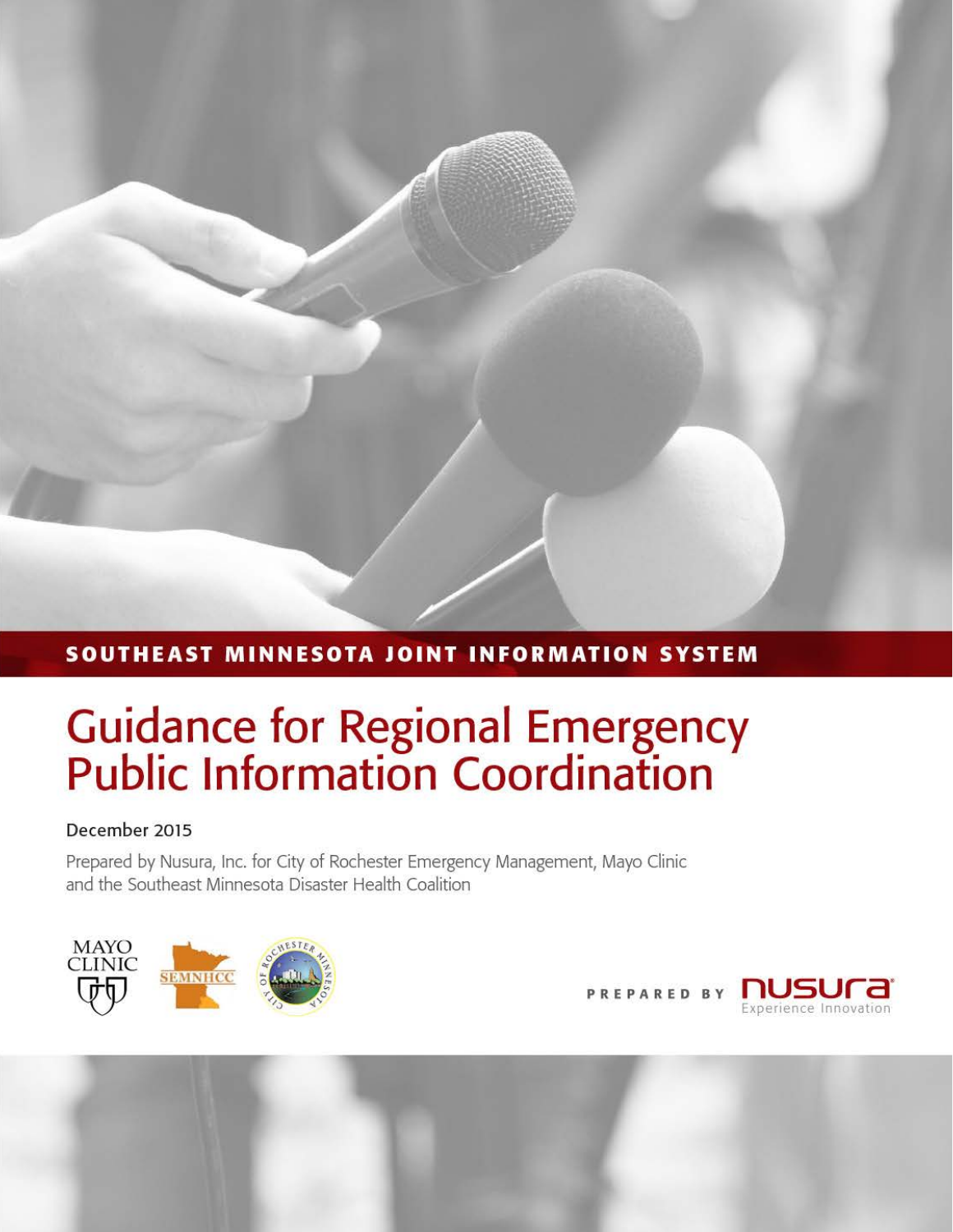## **Guidance for Regional Emergency Public Information Coordination**

The following pages contain best practices for topics in emergency public information. Jurisdictions and organizations in the Southeast Minnesota (SEMN) Regional Joint Information System (JIS) can adapt these tips and techniques to enhance their public information plans and practices. The content is based on best practices and national standards. Topics addressed in this document include:

- 1. Strategic Message Development;
- 2. Message Dissemination;
- 3. Coordination and Information De-confliction; and,
- 4. Joint Information Center Operations.

The guidance documents include helpful tools, good practices, and templates.

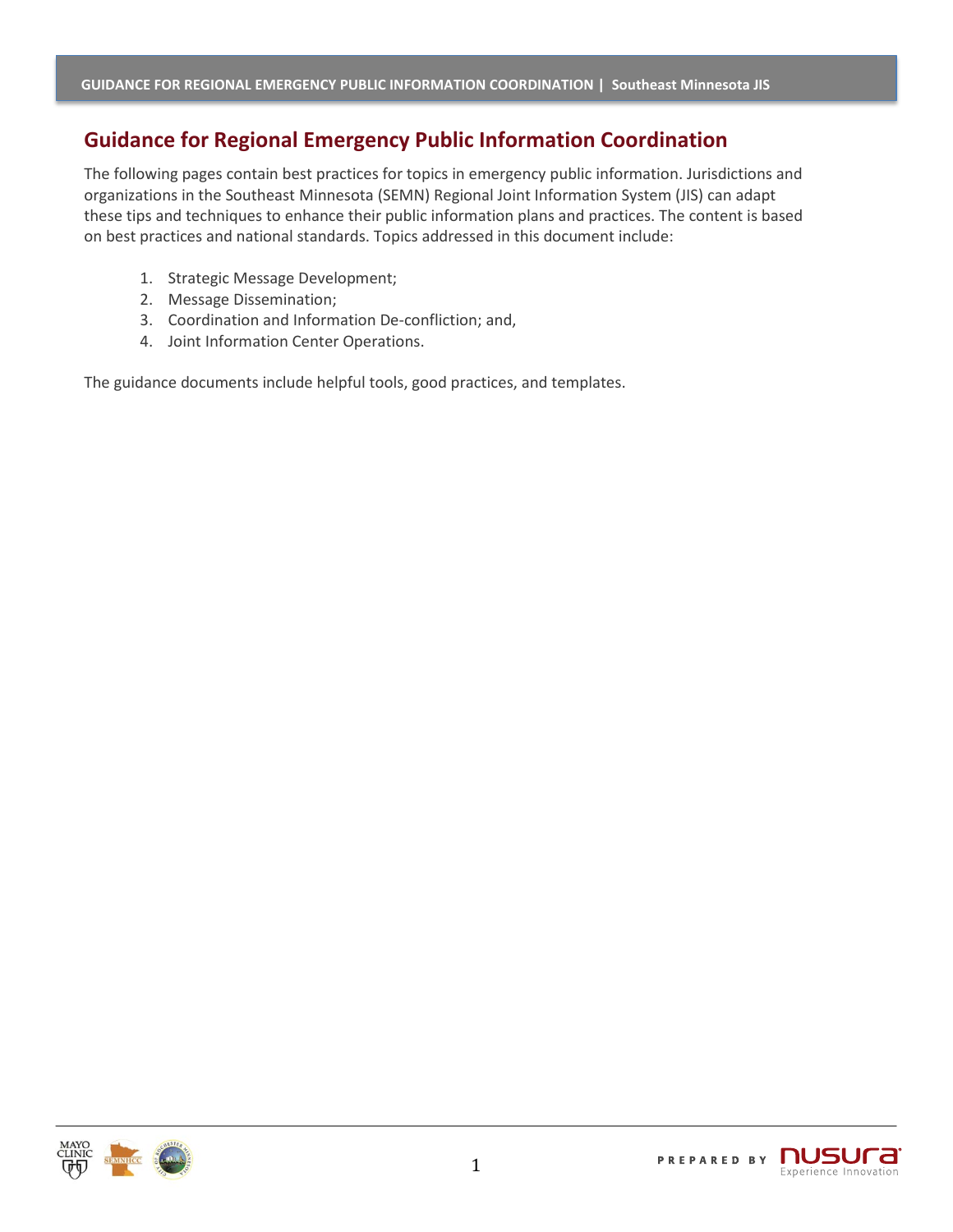## **Strategic Message Development**

#### **Tools**

Tools to help with effective message development include, but are not limited to:

- Crisis communications plans;
- Incident information, including what has happened, where, who is responding, etc.
- Background and reference information about the incident (e.g. for a public health emergency, background on how the emergency started and reference information about the disease)
- Population data or information on partners and stakeholders;
- Priority matrix template; and,
- Message map template.

#### **Message Content**

All messages should contain the following five elements:

- 1. The source of the message or who is providing it
	- a. For example, the Emergency Management Agency Director or the National Weather Service.
- 2. Where the emergency is taking place.
	- a. This information helps clarifies who is impacted and may need to take action.
- 3. What actions people should take.
	- a. For example, if people should move to a pre-designated shelter such as a basement. If an underground shelter is not available, move to an interior room or hallway on the lowest floor.
- 4. When people need to act.
	- a. For example, immediately, no later than 10:00 a.m., etc.
- 5. Why people need to act, including a description of the hazard and its dangers, and potential consequences.
	- a. For example, the conditions of the severe weather pattern passing through our area could produce tornados.

Use numbered lists to organize the sequence of events in a multi-step process.

#### **Message Language**

#### **Basics**

- Messaging should be prompt, truthful, and succinct.
- Use short, simple, clear sentences.
- Unnecessary words or phrases should be removed.
- Avoid double negatives, and exceptions to exceptions.
- Place the main idea before any exceptions or conditions.
- Messages should use an active voice in the present tense.
- Never use jargon or acronyms.
- Use language which reflects a 3<sup>rd</sup> grade reading level.
- Work towards being transparent without being alarmist.

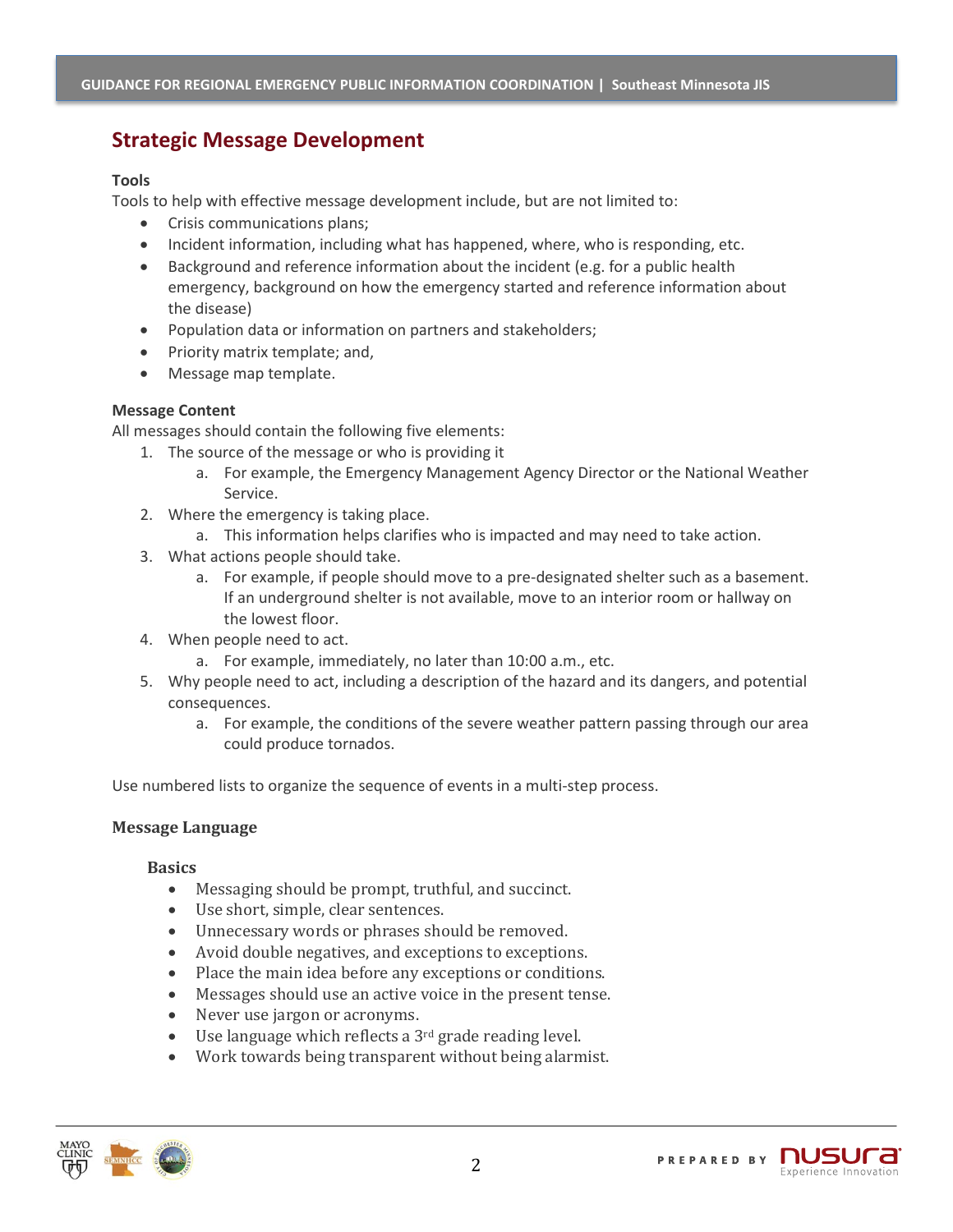#### **Think Rule of Threes**

Keep key facts to threes. Studies have shown people remember better when key items are spoken in threes. Remember these famous quotes?

- *"Veni, Vidi, Vici (I came, I saw, I conquered)." –* Julius Caesar
- *"Friends, Romans, Countrymen lend me your ears." –* William Shakespeare
- *"Stop, drop, roll." –* Public safety announcement (PSA)

#### **Show and Tell**

Studies have shown that retention and understanding increase with the use of two or more communication pathways such as auditory and visual. During a press conference or other visual messaging, show visuals, graphics, or demonstrations to emphasize information. For example, if people need to bring their medication, money or clothes, have those handy and show a medicine bottle, some money, or a clothing item.

#### **Repeat, Repeat, Repeat**

People don't usually have pen and paper next to their TV or radio. It's important you repeat things to ensure that any contact information for the public to request assistance or ask questions in the emergency is easily available. Repeat contact information often. It never hurts to say it multiple times throughout the press conference. Also reiterate key actions and messages.

**Message Amplification:** When more agencies or organizations are saying the same thing, the public is more likely to comply with recommended public safety actions. Encourage other jurisdictions and agencies within the Regional JIS to amplify messages, for example by sharing social media posts.

#### **Message Structure**

Message structure depends some on the technology being used to disseminate the message. For example, a 90-character text message must be more succinct than an emailed message. Message structure should include:

- Source;
- Hazard (the why);
- The location of the hazard (the where);
- Guidance on what people should do; and,
- The time that they should take action by.

#### **Strategic Messaging Priority Matrix**

This matrix is a tool that that can be used to assist in strategic analysis of the incident and message planning (Table 1). It provides a quick snapshot of all stakeholders and issues involved in an incident, ensuring that planning efforts are broadly focused and not wrapped around individual concerns.

Stakeholders, both internal and external, are plotted in the "Who" boxes. Issues, concerns or significant events, both internal and external, are plotted in the "What" boxes. Table 2 provides an example of a completed strategic messaging priority matrix. As a starting point, SEMN JIS members could develop a template matrix with general stakeholders and likely issues in preparation for an incident as.



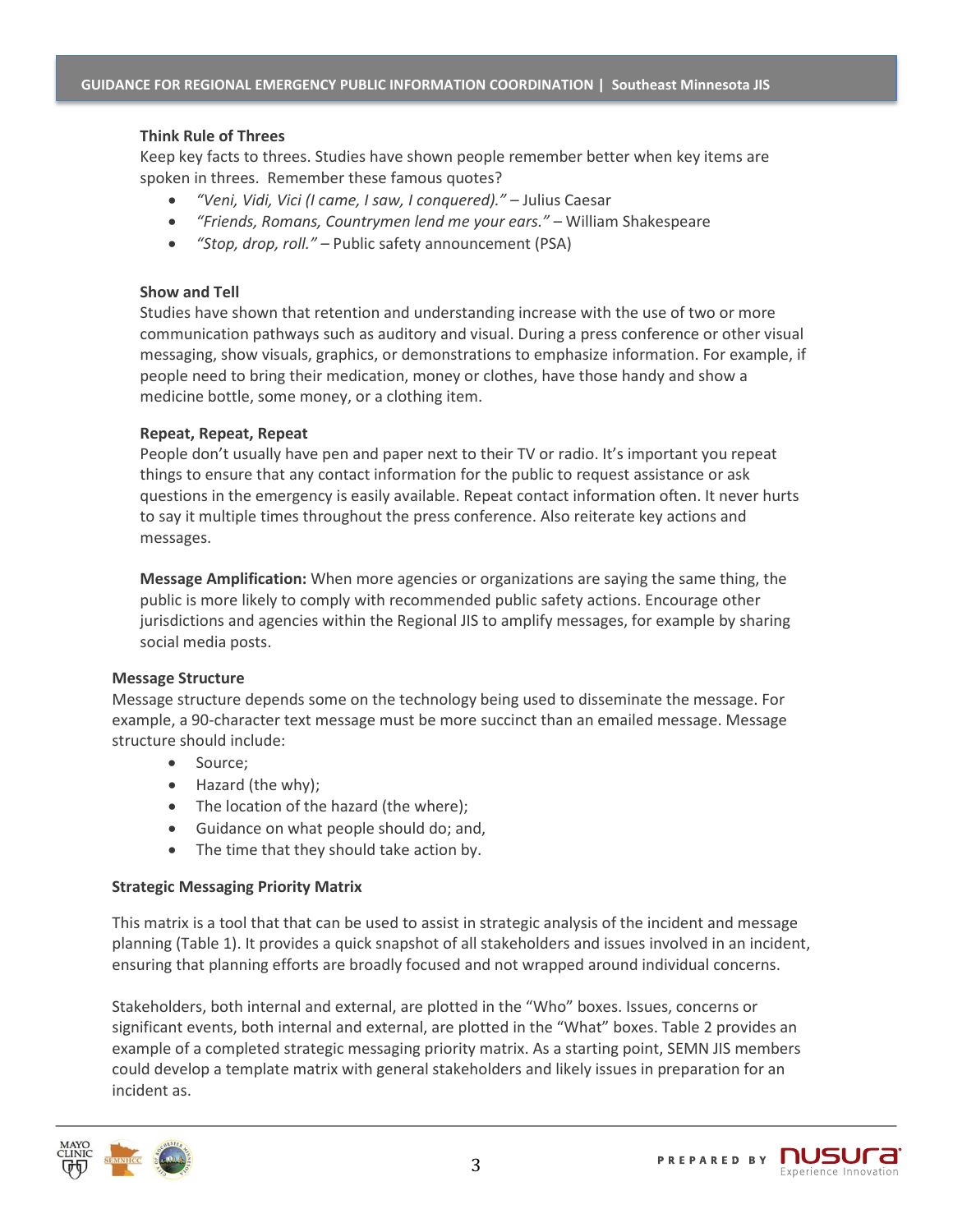| Table 1. The priority matrix is a tool to help identify key actors and issues during a crisis. |          |                 |
|------------------------------------------------------------------------------------------------|----------|-----------------|
|                                                                                                | Internal | <b>External</b> |
| Who?                                                                                           |          |                 |
| What?                                                                                          |          |                 |

| Table 2. Example priority matrix for a winter storm emergency |                                                                                                                                    |                                                                                                                                                                                                                                                                                         |  |  |
|---------------------------------------------------------------|------------------------------------------------------------------------------------------------------------------------------------|-----------------------------------------------------------------------------------------------------------------------------------------------------------------------------------------------------------------------------------------------------------------------------------------|--|--|
|                                                               | <b>Internal</b>                                                                                                                    | <b>External</b>                                                                                                                                                                                                                                                                         |  |  |
| Who?                                                          | <b>Employees affected</b><br>٠<br>Employees assessing damage and/or working<br>Hospital staff<br>٠<br><b>First Responders</b><br>٠ | Local health departments / hospitals<br>٠<br>Local EMAs<br>٠<br>Minnesota HSEM<br>$\bullet$<br>Elected Officials (local, state, federal)<br>$\bullet$<br>Media<br>$\bullet$<br>FEMA<br>$\bullet$<br>Private Industry<br>٠<br><b>General Public</b><br>$\bullet$<br><b>SEMN JIS</b><br>٠ |  |  |
| What?                                                         | Damage Assessments<br>٠<br><b>Employee Accountability</b><br>Coordination<br>Responders en route<br>Govt. office closings          | Power out/lines down<br>$\bullet$<br>Road closures<br>٠<br><b>EOCs activated</b><br>$\bullet$<br>Sheltering<br>٠<br>Search and Rescue<br>$\bullet$<br>Pets<br>$\bullet$<br>School/business closings<br>$\bullet$                                                                        |  |  |

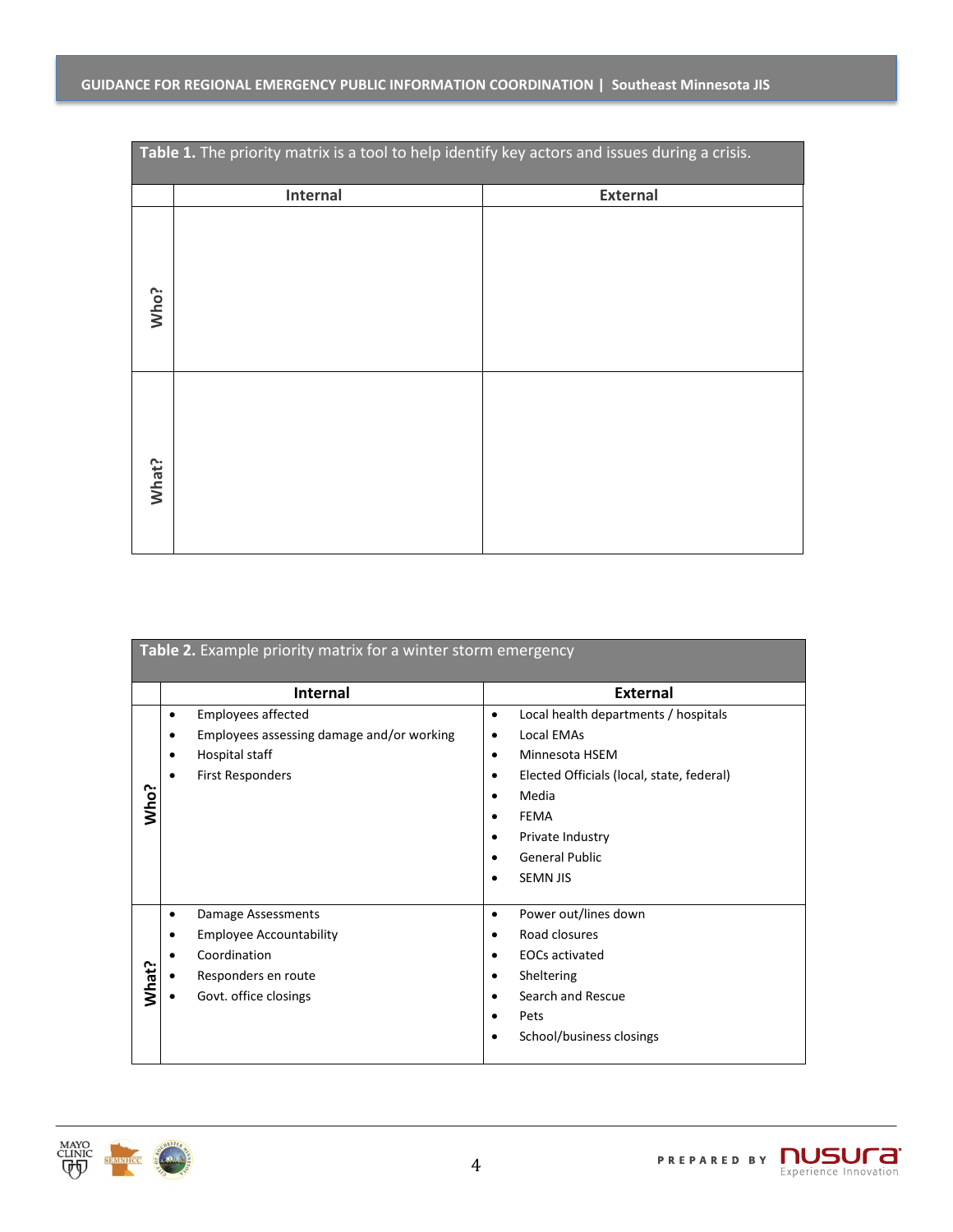#### **Message Map**

Jurisdictions and organizations may use message mapping to help identify messages in an emergency.<sup>[1](#page-5-0)</sup> A message map template is provided to help support the identification of messages during an emergency **(Figure 1).** Message mapping steps include:

**Step 1: Identify the audience** - The audience may include victims, victims' loved ones, individuals who are directly affected, potential volunteers and donors, neighboring communities not directly impacted, elected officials, the media, access and functional needs populations, healthcare professionals, special interest groups, business community, etc.

**Step 2: Identify the common, overarching concerns of the audience** - Attempt to identify what the audience needs and wants to know. The needs and wants of the audience can be thought of as three key questions – what?, so what?, now what?. Or in other words:

- What is the most important information I need to know?
	- o Example: Evacuation routes, shelter in place, boil water before drinking, etc.
- What issues are impacting or could impact me the most?
	- o Power outages, sheltering, loss of loved ones, recurring terrorist attack, etc.
- What actions are being taken to keep me safe and cared for?
	- o What should I do?, where do I go?, what is government doing?, How can I help, etc.



Now what?

**Step 3: Develop 3 key messages that address the concerns of the audience -** These 3 key messages are what go in the first set of boxes. Messages should be brief, concise, and written at a 3<sup>rd</sup> grade reading level. Messages should parallel any emergency public information objectives.

**Step 4: List supporting facts for each key message –** The supporting facts should support and elaborate on the message.

**Step 5: Finalize and distribute the message maps -** In consultation with subject matter experts and Joint Information Center (JIC) staff, message maps should be approved by leadership and shared with staff, all relevant partner organization, and jurisdictions.

<span id="page-5-0"></span> $1$  Message Mapping template and guidance is also outlined in the Southeast Minnesota Joint Information System Example Template for a Local Emergency Public Information Plan.

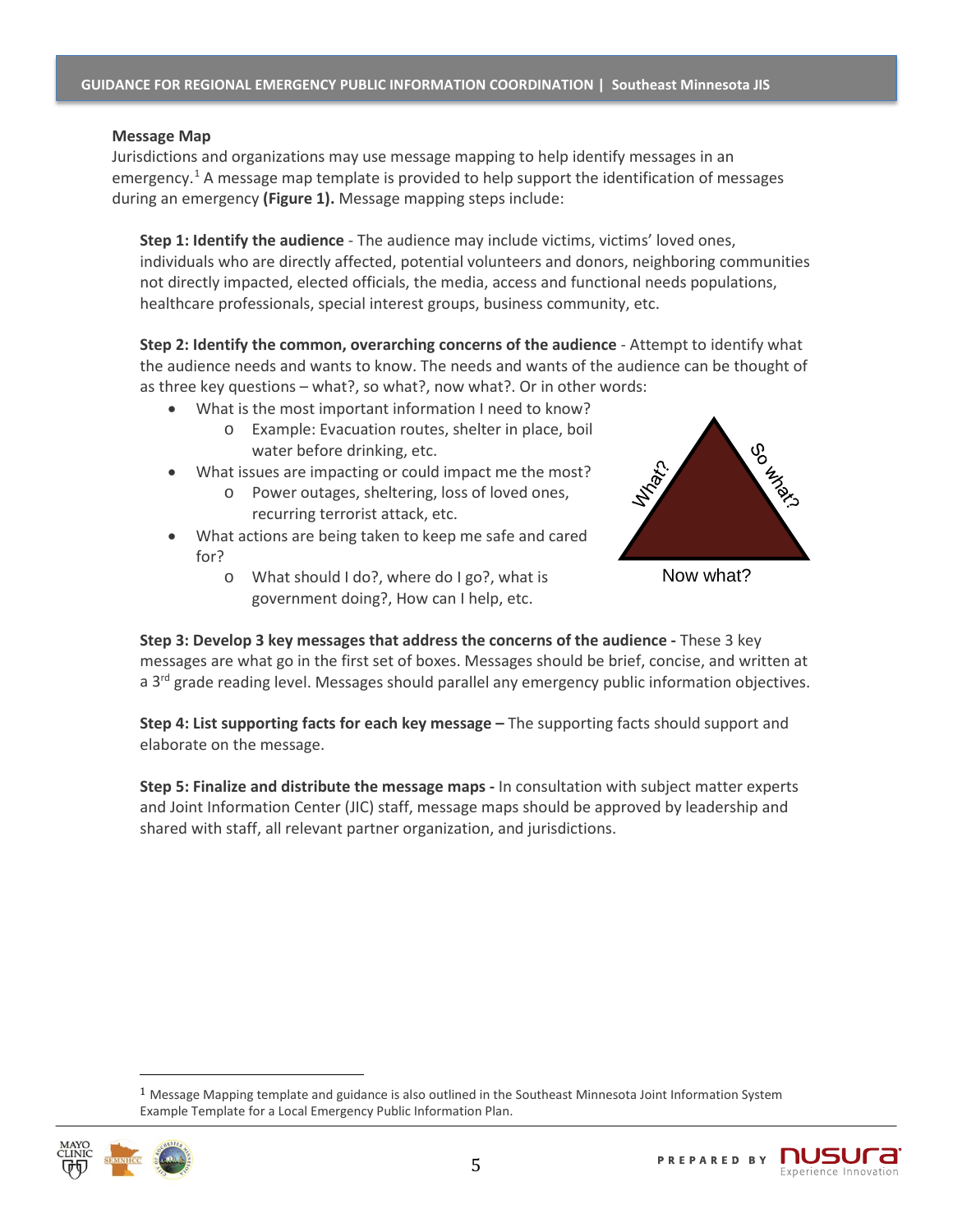# **Message Map Template**

| Stakeholder:<br><b>Question or Concern:</b> |                                    |                                    |  |  |  |
|---------------------------------------------|------------------------------------|------------------------------------|--|--|--|
| Key Message 1:                              | Key Message 2:                     | Key Message 3:                     |  |  |  |
| <b>Supporting information 1-1:</b>          | <b>Supporting information 2-1:</b> | <b>Supporting information 3-1:</b> |  |  |  |
| <b>Supporting information 1-2:</b>          | Supporting information 2-2:        | <b>Supporting information 3-2:</b> |  |  |  |
| Supporting information 1-3:                 | Supporting information 2-3:        | Supporting information 3-3:        |  |  |  |

**Figure 1.** A message map template helps support the process of identifying key messages during an emergency.

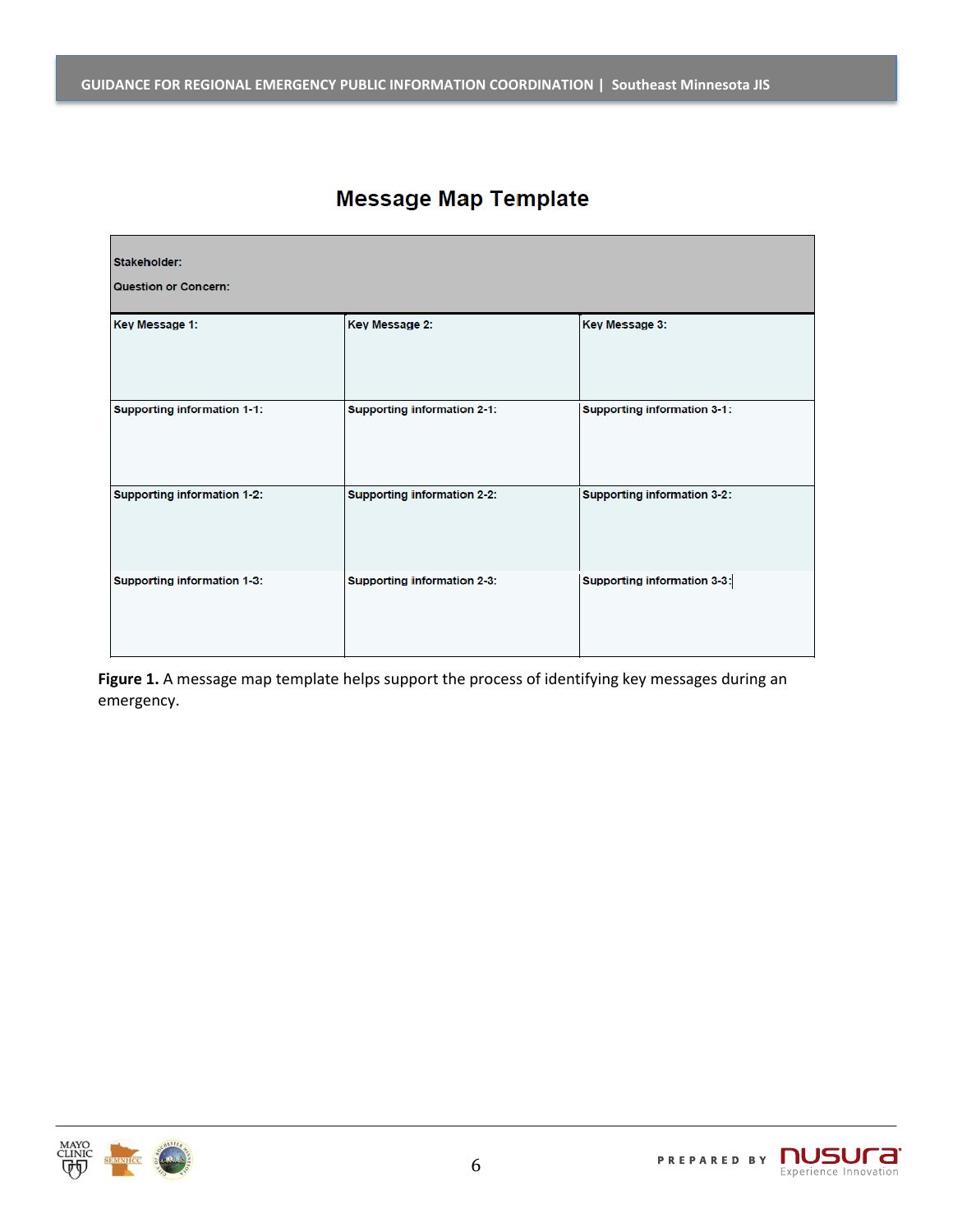## **2. Message Dissemination**

Emergency public information is used to help the public avoid risk or harm. In avoiding risk, morbidity and mortality are reduced and community resilience is enhanced. Effective messages enhance self-efficacy, reduce harm, and can give individuals a sense of control in disasters. Message dissemination relates to ensuring the target audiences can receive and understand the messages. In order to be most effective, messages must be disseminated so that they reach the right people, at the right time, and in the right place.

#### **Tools**

Tools for effective information dissemination include, but are not limited to:

- Crisis communications plan.
	- o For example, plans articulate the roles and expectations for staff to disseminate information.
- Distribution lists and/or contact databases.
	- o Lists should be updated regularly, secured to protect confidential information and available to authorized users. Electronic lists can also be hosted on a secure server for remote access with a web browser. Hard copies of lists should also be available at operations locations such as the JIC and/or Emergency Operations Center (EOC).
- Mass notification systems including, but not limited to:
	- o Sirens;
	- o PA Systems;
	- o Text messaging;
	- o Email;
- o Voice call;
- o Digital signage;
- o Radio or television alerts; and,
- o Websites.
- Media including radio, TV, and web.
- Call centers, such as 311.
- Social media platforms, such as Facebook, Twitter, etc.

#### **Understanding the Audience**

When developing message dissemination procedures, first determine the target audience. For example, are you attempting to reach the whole community or a specific geographic area within the community? Specific incidents may call for different target audiences, message content, and notification priority. Use the Strategic Messaging Priority Matrix (page 4) as a guide.

#### **Match Method to Audience and Incident**

Once the target audiences have been identified, identify the appropriate mode of communication for each audience. Different modes of message dissemination may be more appropriate for specific audiences. For a wide audience where the highest performance and throughput is required, emergency public alert systems are likely the most effective method. SMS alerts can be ideal for mass notification within a known network, such as a college population.

#### **Ensure Accessibility**

Messages must be disseminated via methods that ensure they are fully accessible to people with disabilities. Emergency public information is required to be made available to people with disabilities under the Americans with Disabilities Act (ADA). Messages should be made accessible for the whole community, including people with access and functional needs. This includes but is not limited to translating messages into prevalently spoken languages other than English.

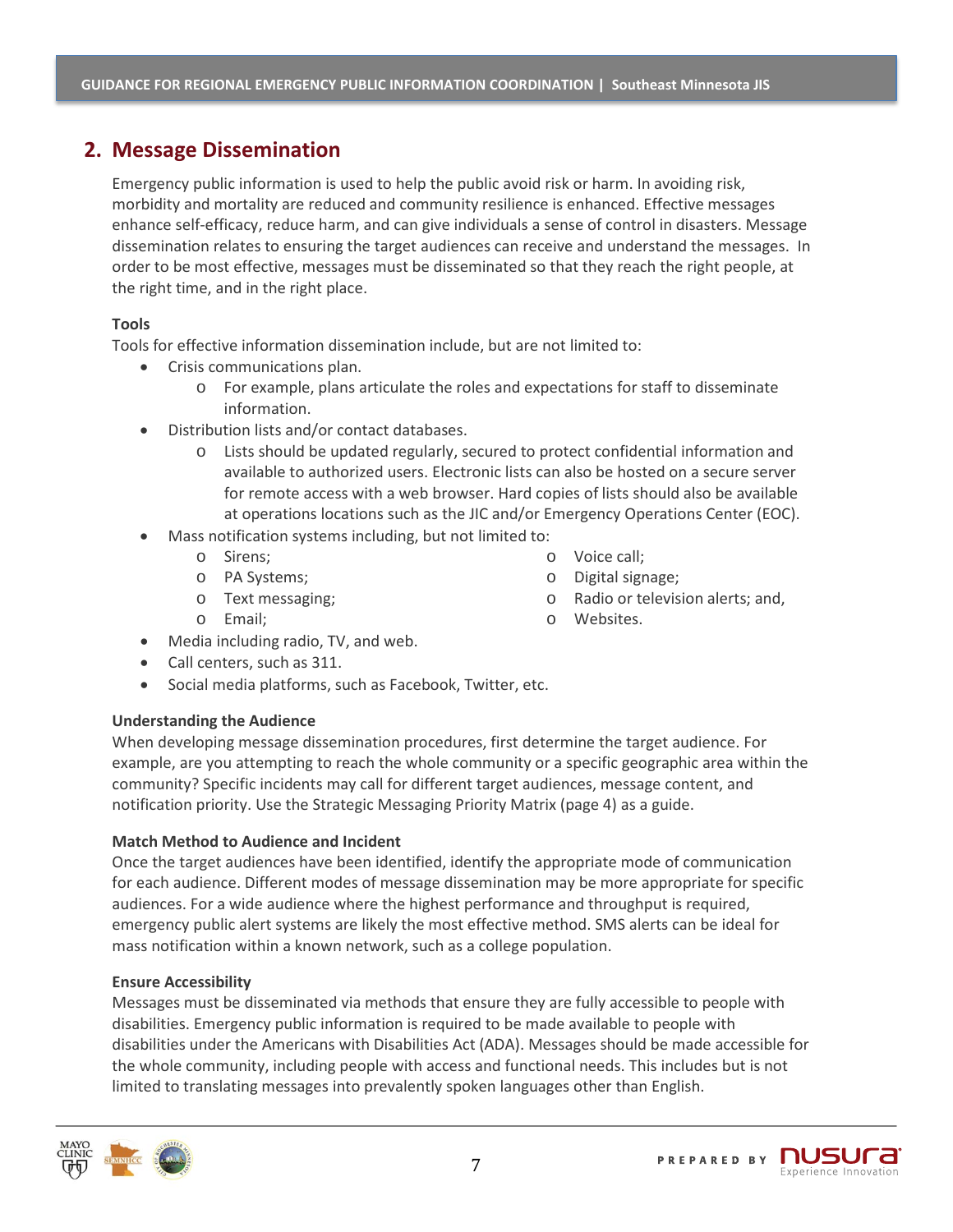#### **Use Consistent Content**

While the dissemination method should be targeted, message content should be consistent across all populations no matter the communication method. Research has indicated that targeting message content to different populations during the response phase can lead to confusion and even harm.

#### **Evaluate Limitations**

Evaluate the potential coverage and capacity limitations of each available message dissemination mode. Each will have its own strengths and weaknesses. For example, sirens are effective for communicating to a broad population outside and not effective at targeted messaging.

#### **Frequency and Level**

Establish general policies to guide the frequency and level of communication to be disseminated. These policies must balance speed versus deliberation because, in many cases, there will not be a clear picture of the situation before a message must be disseminated. Clearly identifying policies regarding frequency and level of communication can help set expectations within the communications function and with the broader audience. For example, an update will be provided every hour even if there is no new information.

#### **Clarify Approval Process**

Define coordination around the approval and dissemination process in detail and document the process within the appropriate emergency plans. Identify one function to be the lead for approving a message for dissemination and also define the process for issuing various types of messaging. Different situations may require different agencies or organizations to take responsibility for sending a message.

#### **Build in Redundancy**

Ensure that the messaging dissemination process is redundant. For example, a message may be emailed, texted, posted on a website, shared with media, etc. Redundancy should include accessibility components like American Sign Language (ASL) interpretation, language translation, relay, etc.

#### **Social Media**

Social media gives organizations a platform to communicate in an immediate, direct manner through which the public can also respond. The rapid pace and public nature of many social media platforms, such as the retweeting ability within Twitter, can facilitate rapid dissemination of information throughout connected networks. In addition to dissemination of information, social media can help organizations gain situational awareness, develop relationships with their audience, and engage in conversations about the incident. During an emergency, agencies and organizations typically assign someone to monitor social media for ground truth, trending questions/concerns, rumors, misinformation etc. Many organizations utilize social media aggregator tools, such as Hootsuite or TweetDeck, to assist in monitoring efforts. These tools allow social media monitors to search for multiple keywords and/or hashtags and monitor these conversation threads simultaneously. Many regional joint information systems also encourage sharing social media intel (e.g. ground truth, trending rumors) with JIS members and amplifying the messages of member organizations by "sharing" or "retweeting" posts, as appropriate.

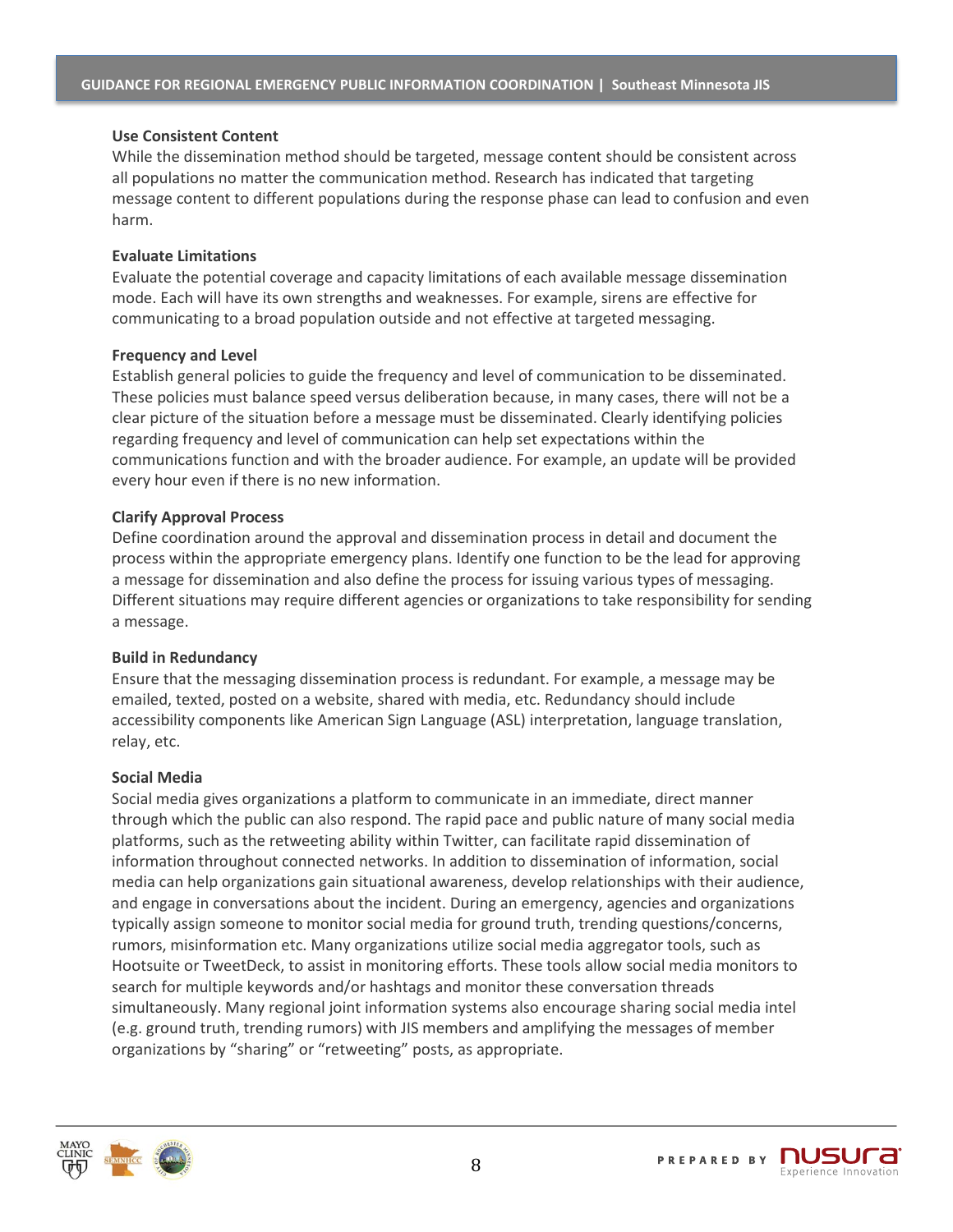## **3. Message Coordination and De-confliction**

Message coordination and de-confliction are important elements in ensuring that the public can fully and appropriately act upon the information. When messaging is unclear or reported differently by more than one source, people can be confused about what they should do and take inappropriate actions.

Coordination involves ensuring that all appropriate parties, such as those involved in emergency public information, have the same information, have as much information as is possible, and are on the same page about what should be done with the information. Coordination should occur not just among communications personnel and within the communications function, but also with operational functions personnel. The operational personnel have the component information that will ultimately be crafted into concise messages and disseminated to the public.

#### **Tools**

Tools for message coordination and de-confliction include, but are not limited to:

- Crisis communications plan;
- Distribution lists and/or contact databases of JIS partners;
	- Lists should be updated regularly, secured to protect confidential information, and made available to authorized users. Electronic lists can also be hosted on a secure server for remote access with a web browser. Hard copies of lists should also be available at operations locations such as the JIC and/or EOC.
- Conference calls with other members of the SEMN JIS; and,
- Document sharing sites such as Dropbox or Google Drive.

#### **Relationship development**

Strategic relationships with organization and agencies that are likely to collaborate on messaging should be developed pre-incident. Establishing relationships, determining roles and responsibilities, and then formalizing the relationship via a Memorandum of Understanding (MOUs) will facilitate more effective coordination during an incident. A case study on communications during the 2001 anthrax attacks found that pre-existing organizational and professional networks increased trust among key decision makers and communicators during the crisis.<sup>[2](#page-9-0)</sup>

#### **Identify a Spokesperson/Spokespeople**

Each jurisdiction should create a policy authorizing only identified spokespeople to speak to the media. Potential spokespeople should be identified prior to the event, provided training, and practice via exercises. Other personnel within the organization should be instructed not to speak with the media and to refer all media inquiries to the appropriate channels.

#### **Define terms**

Communications partners should work together to define key terms for emergency mass communications. Using appropriate, unambiguous terminology helps reduce confusion and enhances self-efficacy. For example, would the word gunman be appropriate for a female assailant? Minimize use of any terms that are unique to your organization, jurisdiction, or agency.

<span id="page-9-0"></span><sup>2</sup> Clarke, L., Chess, C., Holmes, R., & O'Neill, K. M. (2006). Speaking with one voice: Risk communication lessons from the U.S. anthrax attacks. *Journal of Contingencies and Crisis Management*, 14(3), 160-169.



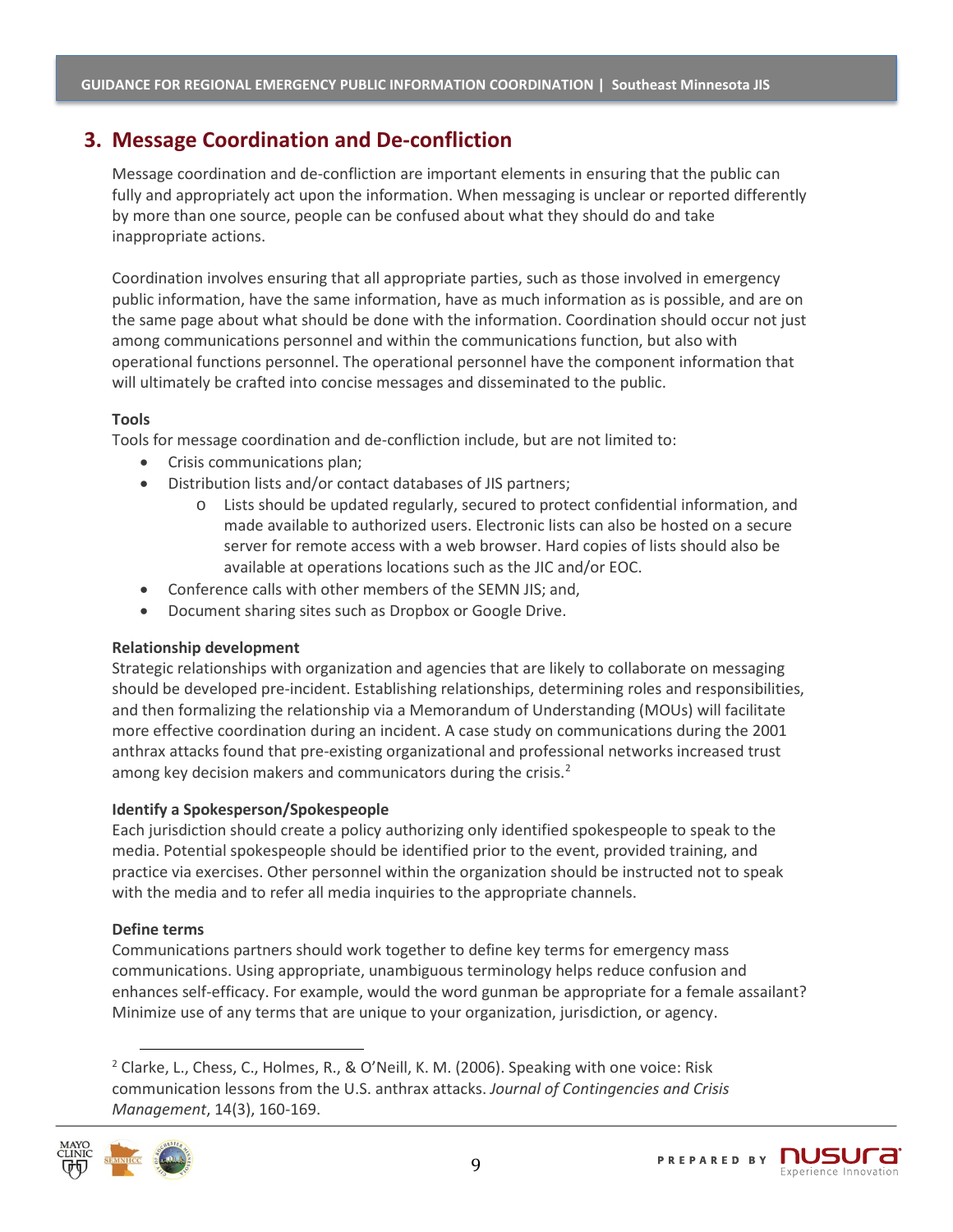#### **Pre-scripted messages**

Pre-scripted messages related to likely hazards and risk should be drafted, coordinated, approved, and exercised during the planning phase. Pre-scripting messaging allows all potential stakeholders a chance to review, edit, and approve the content increasing coordination and message quality. Additionally, pre-scripting allows messages to be translated into prevalent languages other than English and provided in alternate formats to accommodate individuals with disabilities and others with access and functional needs.

#### **Foundational Information**

In addition to pre-scripted messages, foundational information such as likely hazard fact sheets, biographies, photos, safety records, historical hazard information, contact information, etc. will facilitate the rapid creation of complete and thorough messages.

#### **Exercises**

All emergency-related actions are more fluid if they have been practiced. Practicing message coordination and de-confliction via exercises will make the activities easier and more effective during an incident. Public information officers and other communications personnel should be engaged in emergency exercises. They should practice coordinating among themselves and also with operational personnel. In addition, public information officers (PIOs) should be asked "trick questions" in an attempt to get them off track and away from their coordinated messages.

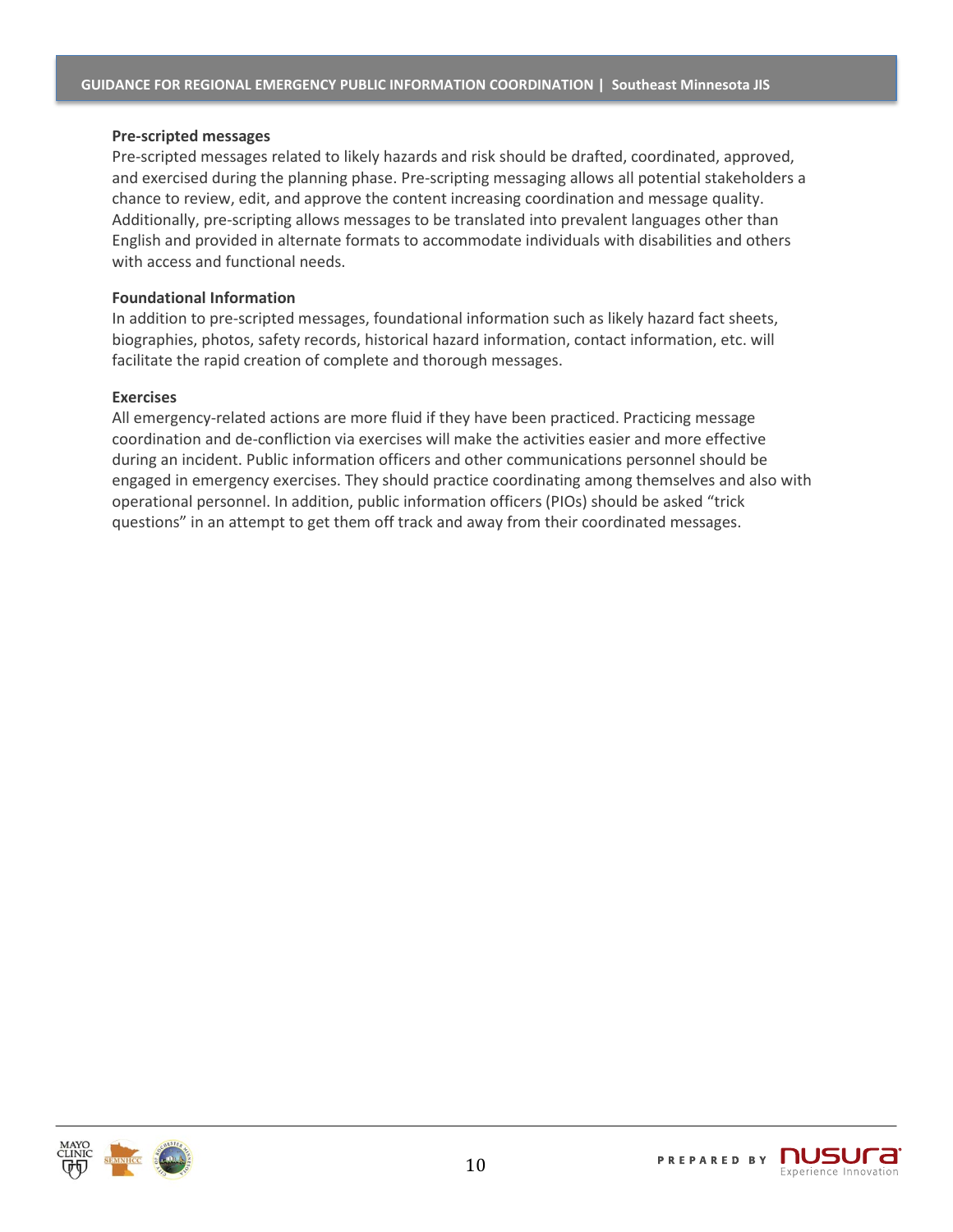## **4. Joint Information Center Operations**

#### **Mission of the Joint Information Center (JIC)**

To provide a central location (physical or virtual) that facilities operations of the Joint information System (JIS) by bringing together public information officers and other emergency communicators to collaborate and share information before, during, and after an incident that involves multiple agencies and/or jurisdictions.

#### **Concepts**

*"Get the right information to the right people at the right time."*

The Joint Information System provides a structure and system for:

- Developing and delivering coordinated interagency messages.
- Developing, recommending, and executing public information plans and strategies on behalf of the Incident Commander.
- Advising the Incident Commander concerning public affairs issues.
- Controlling rumors and inaccurate information.

#### *The JIS is a way of coordinating; the JIC is one location where the message coordination takes place.*

#### **Pre-Incident/Preparedness Phase/Activation**

Prior to the activation of a JIC or during the time it takes to establish the JIC, initial activities and considerations may include any or all of the following:

#### *Preparedness Activities*

- Conduct training and exercises to practice JIC roles and responsibilities and JIC/JIS coordination.
- Establish and maintain a list of media agencies that includes:
	- o Contact information;
	- o Deadlines; and,
	- o Delivery systems.
- Identify and prepare contracts for translation, interpretation, and other accessibility services to ensure appropriate and timely information can reach people with disabilities and others with access and functional needs.
- Identify and connect with stakeholders.
- Prepare pre-scripted Emergency Alert System messages, news releases, factsheets, and backgrounders.
- Monitor media reports.
- Monitor social media and engage in dialogue.
- Set up phone numbers for press inquiries.
- Establish contracts for call centers or discuss coordination with existing call centers that may support public inquiries in an emergency.
- Create and maintain an emergency contact list for individuals in the SEMN JIS.

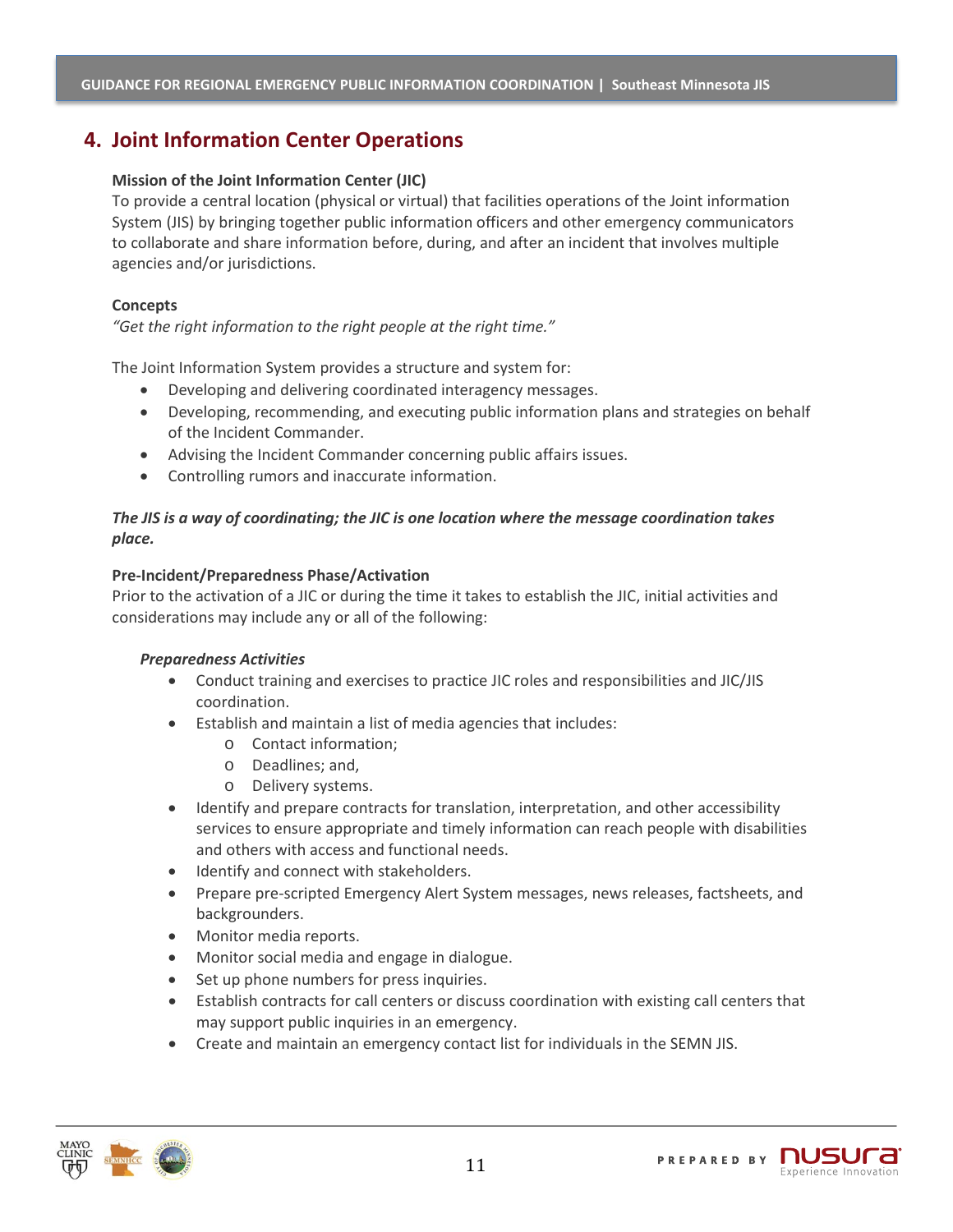#### *Location*

- Ensure only *one* JIC being established for the organization and/or jurisdiction, and identify primary and alternate locations for the JIC.
- Once JIC locations are arranged, sign a Memorandum of Understanding (MOU), agreement or contract with the facility.
- Assess the JIC locations for sufficient size and space, power, communication, parking, ADA compliance, and security.
- Designate areas for PIOs, staff, equipment, supplies, meetings, press briefing etc.
- Prepare, gather and set up the appropriate equipment and supplies, depending on the type of JIC, such as:
	- o Telephone lines;
	- o Cellular phones;
	- o Computers with internet access;
	- o Printers and copiers;
	- o Lectern and Public Address system;
	- o Video equipment;
	- o Office furniture; and,
	- o Papers and pens.
- Ensure the IT department sets up all telecommunication and IT equipment for activation.

#### *Staffing*

- Understand the function, roles, and responsibilities of the JIC.
- Review JIC organization and staffing chart, and understand lines of command.
- Identify the skills needed for each position in the JIC and staff the positions appropriately.
- Determine the staffing needs based on the potential or actual effects of the incident.
- Become familiar with the available job resources, such as plans, equipment, and staff, and JIC plans and forms.
- Designate a local spokesperson and alternate.
	- o For example, a PIO, health officer, agricultural specialist, etc.

#### **During the Incident / Response**

Once the JIC is activated and in full response mode, the following activities and considerations can be taken:

#### *Staffing & Briefings*

- Schedule JIC briefings on a regular interval, preferably at least one per each operational period.
- Ensure there is a transition plan for staff between each operational period. Follow procedures for transferring responsibilities between shifts.
- Apply the span of control concept. Under the National Incident Management System (NIMS), an appropriate span of control is 1 supervisor for between 3 to 7 individuals.
- Create pre-recorded updated messages on the public and press hotlines to prevent the call center from becoming overwhelmed.

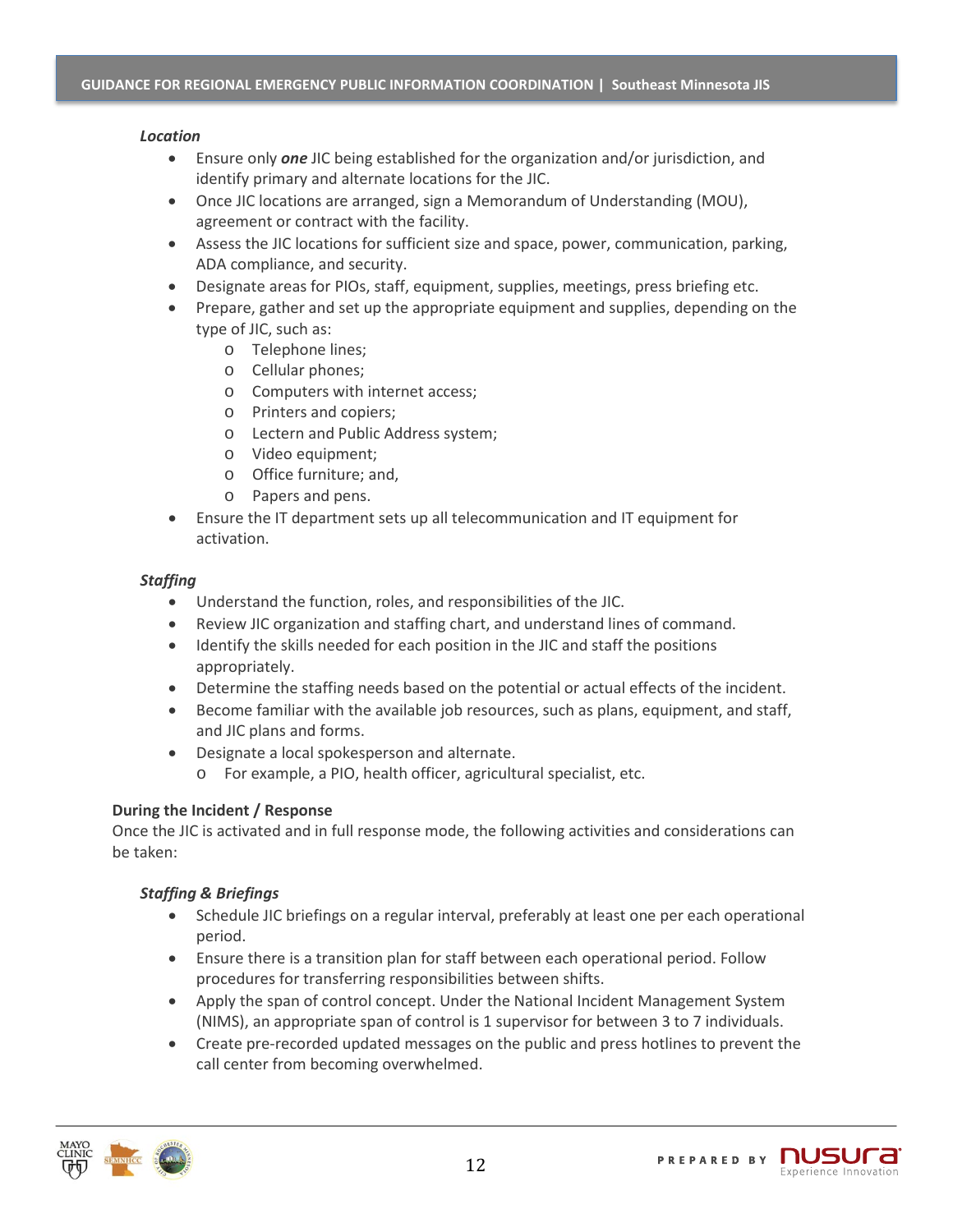#### *Manage Information*

- Establish conference call lines for media briefings.
	- o Remember to use the mute button during sidebar discussions.
- Gather situational awareness from field PIOs, field command, public inquiry, the call center, media monitoring, and news media.
- Verify all information by consulting other PIOs in the JIC, emergency operations center (EOC) sources, and PIOs in the field.
- Coordinate information with other PIOs who are part of the JIS, and establish key messages and obtain approval and/or clearance from the appropriate and/or designated authority.
- Disseminate information to the public using multiple methods of delivery such as media briefings, interviews, news conferences with multiple spokesperson, news releases, and other methods using technology.
- Establish a process for rumor control.
- Monitor media, both traditional and social, for any inaccuracies regarding the incident.

#### *Post-Incident*

- Deactivate the JIC by following check-out procedures.
- Notify the media of the demobilization, and provide a phone number for the media to call following deactivation.
- Notify local PIOs and jurisdictions associated with the regional JIS.
- Complete and submit all required documentation.
- Ensure all materials are returned to their proper storage location, and file requests for replacement of resources that are expended or inoperative.
- Share lessons learned at After-Action conferences to contribute to the After-Action Report and inform future activations.
- Update plan(s).
- Archive all documentation pertaining to the operation of the JIC and the incident including the Administration and Logistics sections.

#### *Keys for Success*

- Always think two-steps ahead, anticipate unmet needs and identify future gaps in equipment, supplies, and expertise.
- Everyone needs information. Know your audience and what they are looking for.
- Understand that some problems cannot be solved easily, quickly, or alone.
- When managing information, do not be an optimist. Present what the data says and have a course of action to make the situation better.

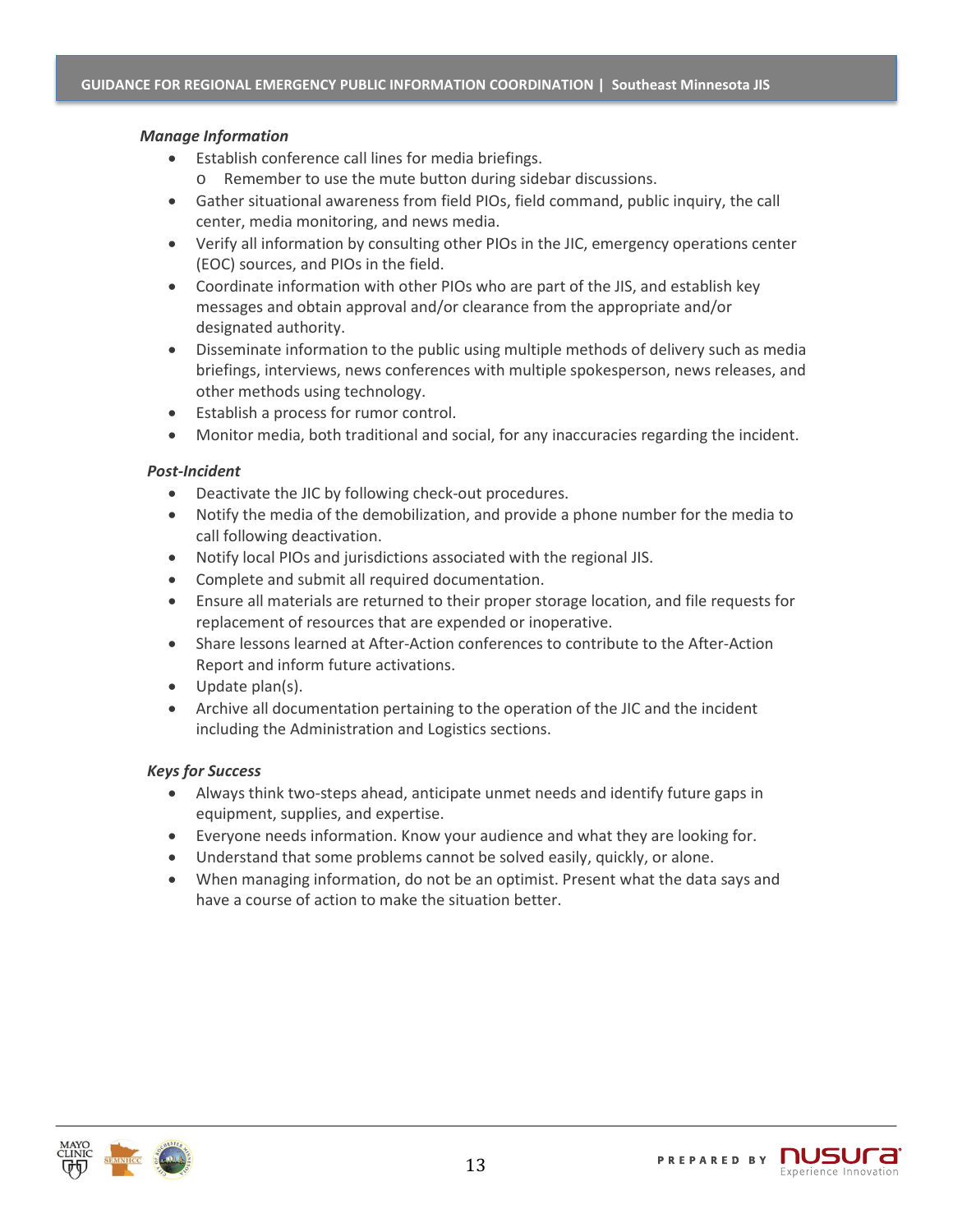#### **Sample JIC Functions**

The following outlines the four functions of a JIC and the areas of responsibility each function typically covers.

| List of Common Emergency Public Information Functions                                                                                                                                                                                                                                                                                                                        |  |  |  |  |
|------------------------------------------------------------------------------------------------------------------------------------------------------------------------------------------------------------------------------------------------------------------------------------------------------------------------------------------------------------------------------|--|--|--|--|
| <b>Information Gathering and Analysis</b>                                                                                                                                                                                                                                                                                                                                    |  |  |  |  |
| Communicate regularly with the Emergency Operations Center (EOC), Incident<br>Command Post (ICP), Unified Command, Senior elected officials, or other leaders as<br>appropriate to gather new or clarifying information on the incident, provide<br>information on crisis communications response activities as appropriate, and<br>coordinate messaging and talking points. |  |  |  |  |
| Monitor local and national traditional media (radio, television, and newspapers,<br>$\bullet$<br>including their websites), and social media, noting trending topics, rumors, or<br>misinformation.                                                                                                                                                                          |  |  |  |  |
| Identify rumors and misinformation, as appropriate.<br>$\bullet$                                                                                                                                                                                                                                                                                                             |  |  |  |  |
| Ensure that any liaisons to external agencies are approved by the Incident<br>$\bullet$<br>Commander or Unified Command.                                                                                                                                                                                                                                                     |  |  |  |  |
| Provide liaisons and participate in regional, state, or Federal coordination centers<br>$\bullet$<br>when activated.                                                                                                                                                                                                                                                         |  |  |  |  |
| Monitor partners' websites for situation updates and statements.<br>$\bullet$                                                                                                                                                                                                                                                                                                |  |  |  |  |
| <b>Coordination and Production</b>                                                                                                                                                                                                                                                                                                                                           |  |  |  |  |
| Develop written/visual products consistent with the JIC's messaging strategy (e.g.,<br>$\bullet$<br>social media posts, holding statements, talking points, fact sheets, videos, news<br>releases, website updates, etc.), reviewing all products for grammar and other errors.                                                                                              |  |  |  |  |
| Draft messaging to guide written/visual product development.<br>$\bullet$                                                                                                                                                                                                                                                                                                    |  |  |  |  |
| Identify audiences and tailor messages to those audiences, when necessary.<br>$\bullet$                                                                                                                                                                                                                                                                                      |  |  |  |  |
| Translate written products (e.g., news releases, website content, social media posts,<br>$\bullet$                                                                                                                                                                                                                                                                           |  |  |  |  |
| etc.) and provide translations of media articles.                                                                                                                                                                                                                                                                                                                            |  |  |  |  |
| Determine accessible messaging considerations for audiences with access and<br>$\bullet$<br>functional needs (e.g., translating written products, ensuring that the website<br>updates are 508 compliant, etc.).                                                                                                                                                             |  |  |  |  |
| Update official websites with emergency information.                                                                                                                                                                                                                                                                                                                         |  |  |  |  |
| Coordinate translators to attend news briefings and news conferences.<br>$\bullet$                                                                                                                                                                                                                                                                                           |  |  |  |  |

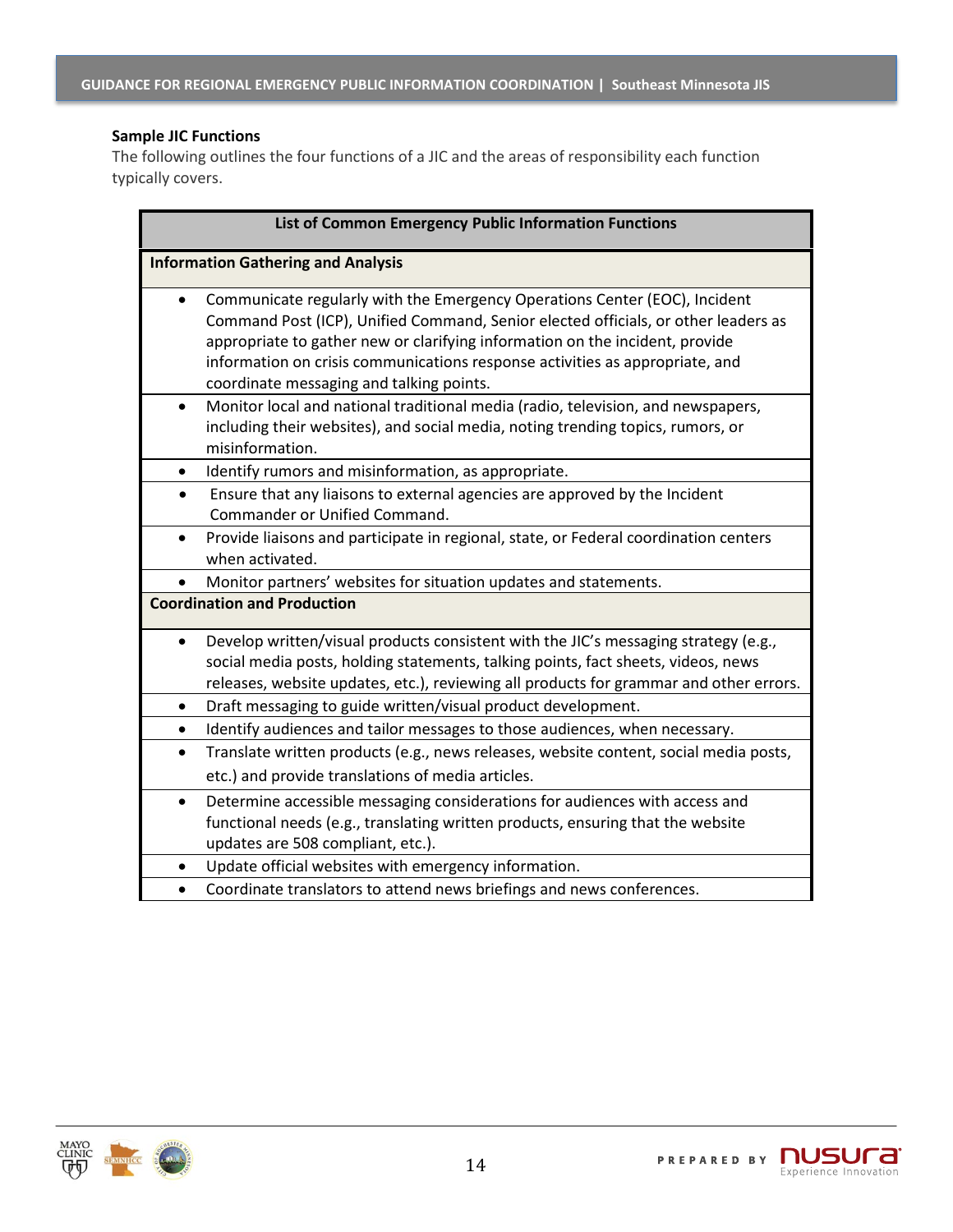| <b>Information Dissemination</b>                                                                                                                                                                                                                                                                                                                                                                                                        |  |  |  |
|-----------------------------------------------------------------------------------------------------------------------------------------------------------------------------------------------------------------------------------------------------------------------------------------------------------------------------------------------------------------------------------------------------------------------------------------|--|--|--|
| Disseminate written/visual products consistent with the local jurisdiction's messaging<br>strategy (e.g., holding statements, talking points, fact sheets, videos, news releases,<br>website updates, etc.).                                                                                                                                                                                                                            |  |  |  |
| Post to social media, as the incident demands and using pre-approved messages.<br>٠                                                                                                                                                                                                                                                                                                                                                     |  |  |  |
| Respond rapidly to rumors or misinformation harmful to public safety or the success<br>$\bullet$<br>of emergency response efforts.                                                                                                                                                                                                                                                                                                      |  |  |  |
| Take media inquiries, maintain a log of inquiries, and respond to them in a timely<br>٠<br>manner and accurately with approved messaging.                                                                                                                                                                                                                                                                                               |  |  |  |
| Maintain a list of media contacts.<br>$\bullet$                                                                                                                                                                                                                                                                                                                                                                                         |  |  |  |
| Hold news conferences or media briefings when necessary (including providing<br>$\bullet$<br>speakers, invitations, locations, scripting, etc.), ensuring that the needs of<br>populations with access and functional needs and people with disabilities are<br>considered during the news conference (e.g., requests media widen camera shot to<br>accommodate sign language interpreters, addresses needs for close captioning, etc.) |  |  |  |
| Arrange for any multimedia resources or visuals that may accompany a<br>$\bullet$<br>spokesperson.                                                                                                                                                                                                                                                                                                                                      |  |  |  |
| Provide a spokesperson(s) (e.g., executive, subject matter expert, etc.) for media<br>$\bullet$<br>briefings and interviews, as needed and support spokesperson(s) as needed.                                                                                                                                                                                                                                                           |  |  |  |
| Coordinate media briefings and other public events as needed.<br>٠                                                                                                                                                                                                                                                                                                                                                                      |  |  |  |
| Ensure that official websites are 508 compliant and accessible to individuals with<br>$\bullet$<br>access and functional needs.                                                                                                                                                                                                                                                                                                         |  |  |  |
| Coordinate with public call centers (e.g., 211 or 311) to disseminate emergency<br>$\bullet$<br>public information.                                                                                                                                                                                                                                                                                                                     |  |  |  |
| <b>Administration and Logistics</b>                                                                                                                                                                                                                                                                                                                                                                                                     |  |  |  |
| Manage arrangements for a JIC - a physical facility or virtual platform - to conduct<br>operations.                                                                                                                                                                                                                                                                                                                                     |  |  |  |
| Acquire resources for the JIC (e.g., office supplies, food, water, room space,<br>telephone equipment and services).                                                                                                                                                                                                                                                                                                                    |  |  |  |
| Support IT staff to resolve issues with the JIC facilities or platforms.                                                                                                                                                                                                                                                                                                                                                                |  |  |  |
| Help set up facility for news briefings and news conferences.                                                                                                                                                                                                                                                                                                                                                                           |  |  |  |
| Provide administrative support as necessary (e.g., making copies, obtaining<br>$\bullet$<br>signatures, compiling documents, etc.).                                                                                                                                                                                                                                                                                                     |  |  |  |
| Collect, organize, and file documentation (e.g., on costs, staffing charts and hours,<br>$\bullet$<br>activities, official reports, publicly released information, etc.), working with other<br>functions in the JIC to confirm accuracy and completeness.                                                                                                                                                                              |  |  |  |